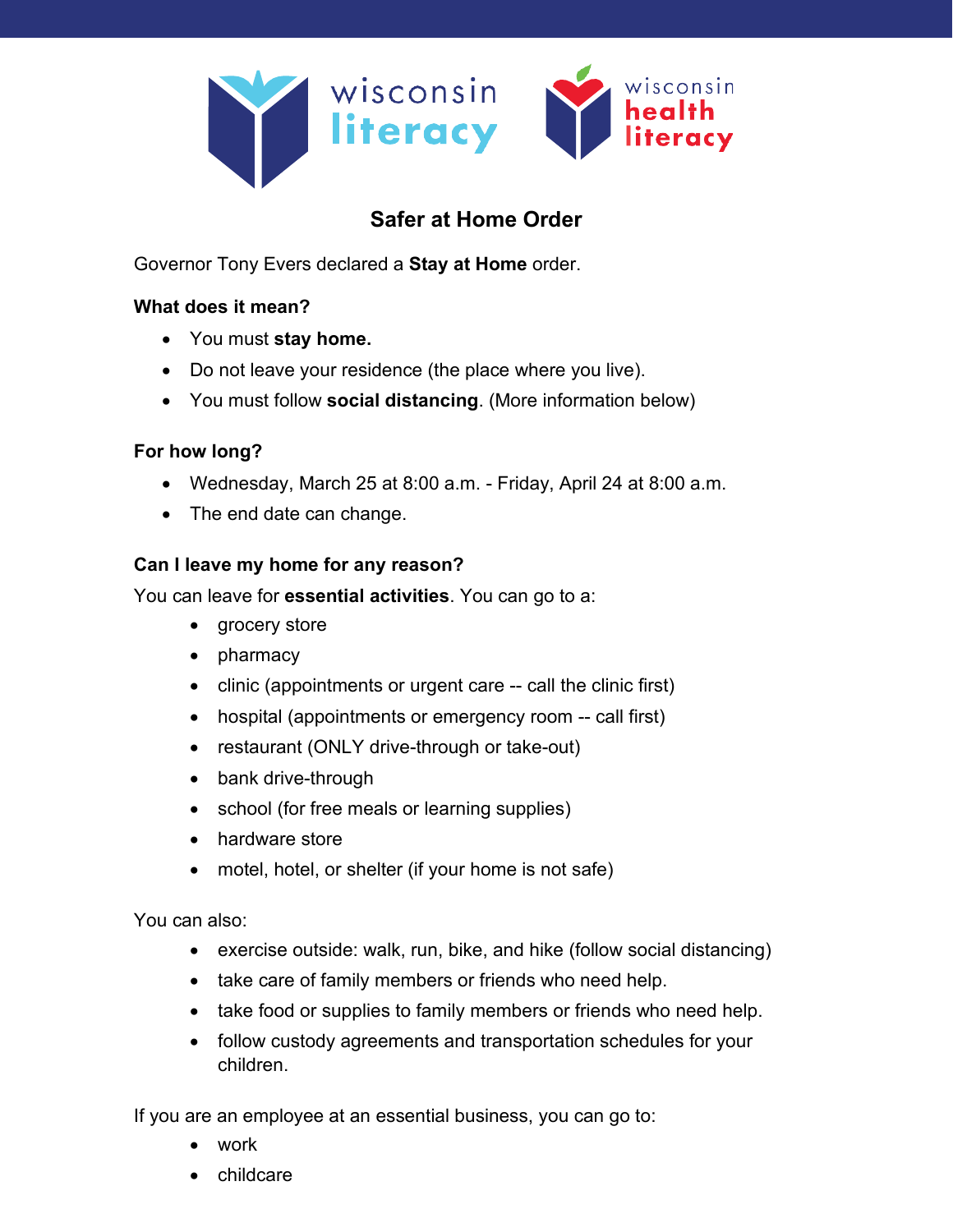# **Do I need special permission or paperwork to leave my home?**

No. You do not need special permission or paperwork if you leave for a reason listed above (an essential activity).

### **What are NOT essential activities?**

You **cannot** go to:

- playgrounds
- playdates with other children
- visit friends or family who do not live with you
- play team sports (basketball, Frisbee, soccer, football, etc.)
- parties (any number of people)
- amusement activities (zoo, swimming pool, movie theater, etc.)
- gyms or fitness centers
- salons (hair, nails, waxing, tanning)
- barber shops
- tattoo parlors

#### **What if I'm homeless?**

- You will not get in trouble if you do not have a home to stay in.
- Try to find a shelter where you can stay most of the time.

#### **What if my home is not safe?**

- Leave your home, if you are not safe.
- Stay in a safe place (hotel, motel, shelter, with a friend or family)

#### **What is social distancing?**

- You must stay **6 feet away** from all people you do not live with:
	- outside
	- on the bus
	- in any building (grocery store, clinic, pharmacy)
- Kids must stay 6 feet away from other kids in the neighborhood or apartment building.
- Do not shake hands or hug people you do not live with.